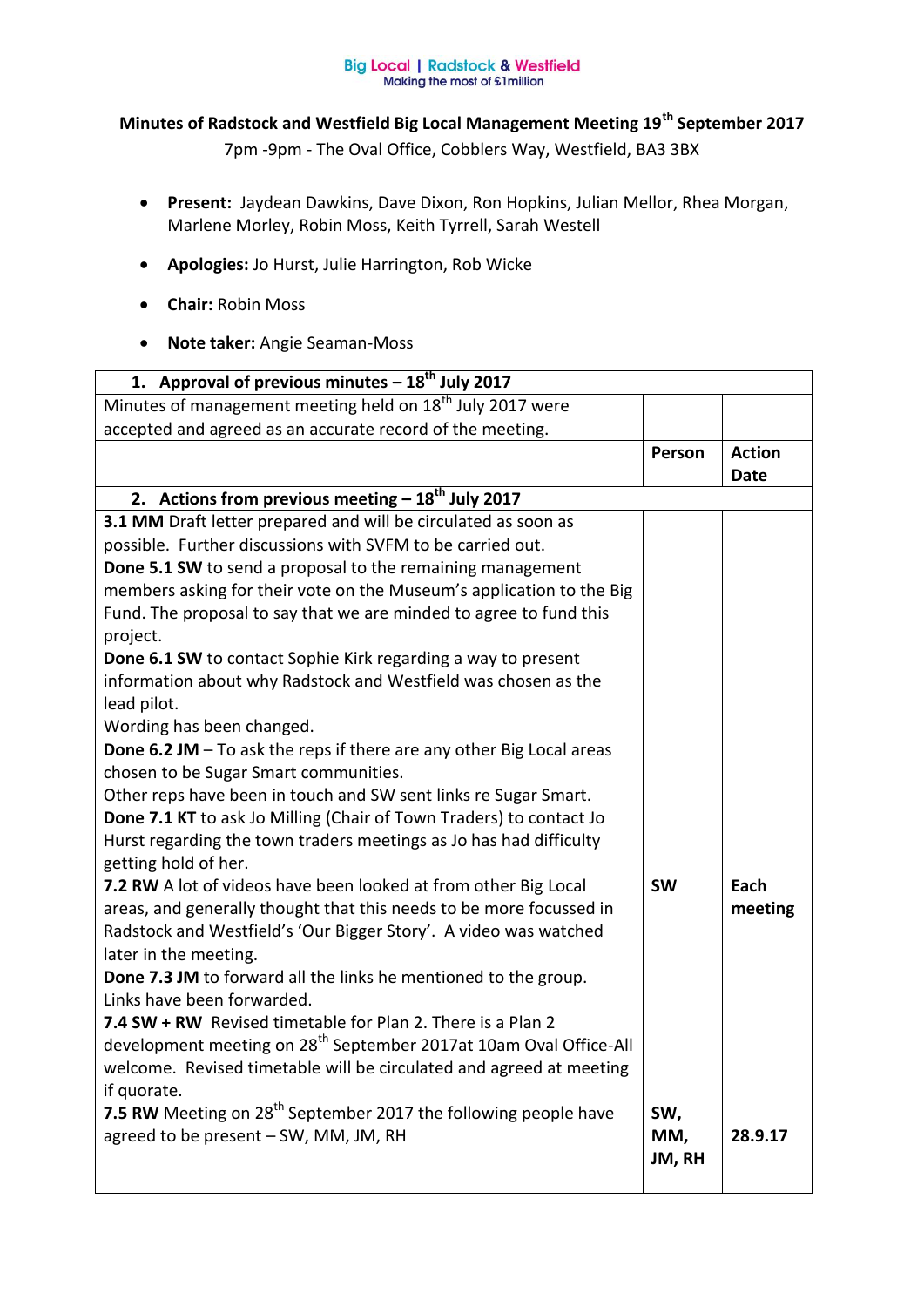| Our Bigger Story Film: A film made by Lawrence Weston was shown.         |        |  |
|--------------------------------------------------------------------------|--------|--|
| Discussion was had around 'Our Bigger Story (OBS) Topic' Further         | SW, RW |  |
| discussions will be had regarding Radstock and Westfield Big Local       |        |  |
| and community focus film making to add to the OBS website. RW and        |        |  |
| SW will continue to look at this.                                        |        |  |
| 3. CIC Update:                                                           |        |  |
| CIC Section 36 declaration on formation of a CIC has been returned       |        |  |
| and completed.                                                           |        |  |
| SW has been in contact with Mark Goodman re: documents and               |        |  |
| amendments to Section 36.                                                |        |  |
| Articles of Association need reading and approval, before sending to     |        |  |
| Companies house. Section 36 relevant to reporting to Companies           |        |  |
| House and is a working document.                                         |        |  |
| A lengthy discussion took place re: board of CIC and suggestions of      |        |  |
| who may be on the board.                                                 |        |  |
| Decisions of CIC will be made by directors of Community Interest         |        |  |
| Company and a discussion took place related to number of directors       |        |  |
| and management.                                                          |        |  |
| JM highlighted the possibility of conflicts of interest from partners of |        |  |
| CIC, if want CIC to work as a trading subsidiary, and potentially chair  |        |  |
| and vice chair could be CIC.                                             |        |  |
| Careful consideration needs to be undertaken, to protect Big Local,      |        |  |
| and structure set up to protect Big Local and Money coming in.           |        |  |
| A lengthy discussion took place airing concerns and possible conflicts   |        |  |
| of interest.                                                             |        |  |
| Some points from this discussion: at CIC meetings, others than just      |        |  |
| directors will be making decisions, and will also include management     |        |  |
| group.                                                                   |        |  |
| Partnership nominates to managements group, to CIC.                      |        |  |
| JM showed diagram of money and funding pathway, and discussions          |        |  |
| about this were undertaken. Concerns were raised about roles and it      |        |  |
| was felt more explanation was needed regarding roles.                    |        |  |
| Partnership instructs LTO re management of money, partnership            |        |  |
| decides management appointed to CIC. Ensure LTO cannot pay any           |        |  |
| monies unless authorised by CIC.                                         |        |  |
| Further discussion is needed on careful wording of roles and             |        |  |
| responsibilities with Big Local partnership and CIC, and clear pathways  |        |  |
| identified.                                                              |        |  |
| JM Discussed CFH and communications he has had, and that there is a      |        |  |
| need to further discuss roles and responsibilities to protect interests. |        |  |
|                                                                          |        |  |
| A further detailed discussion was had regarding CFH as our LTO and       |        |  |
| role of CIC with reference made to articles of association on P7 and     |        |  |
| P8.                                                                      |        |  |
| All agreed further discussion is needed with these bodies.               |        |  |
| RM gave a short summary of this section.                                 |        |  |
| Big Local has paperwork, CIC 36 and articles of association.             |        |  |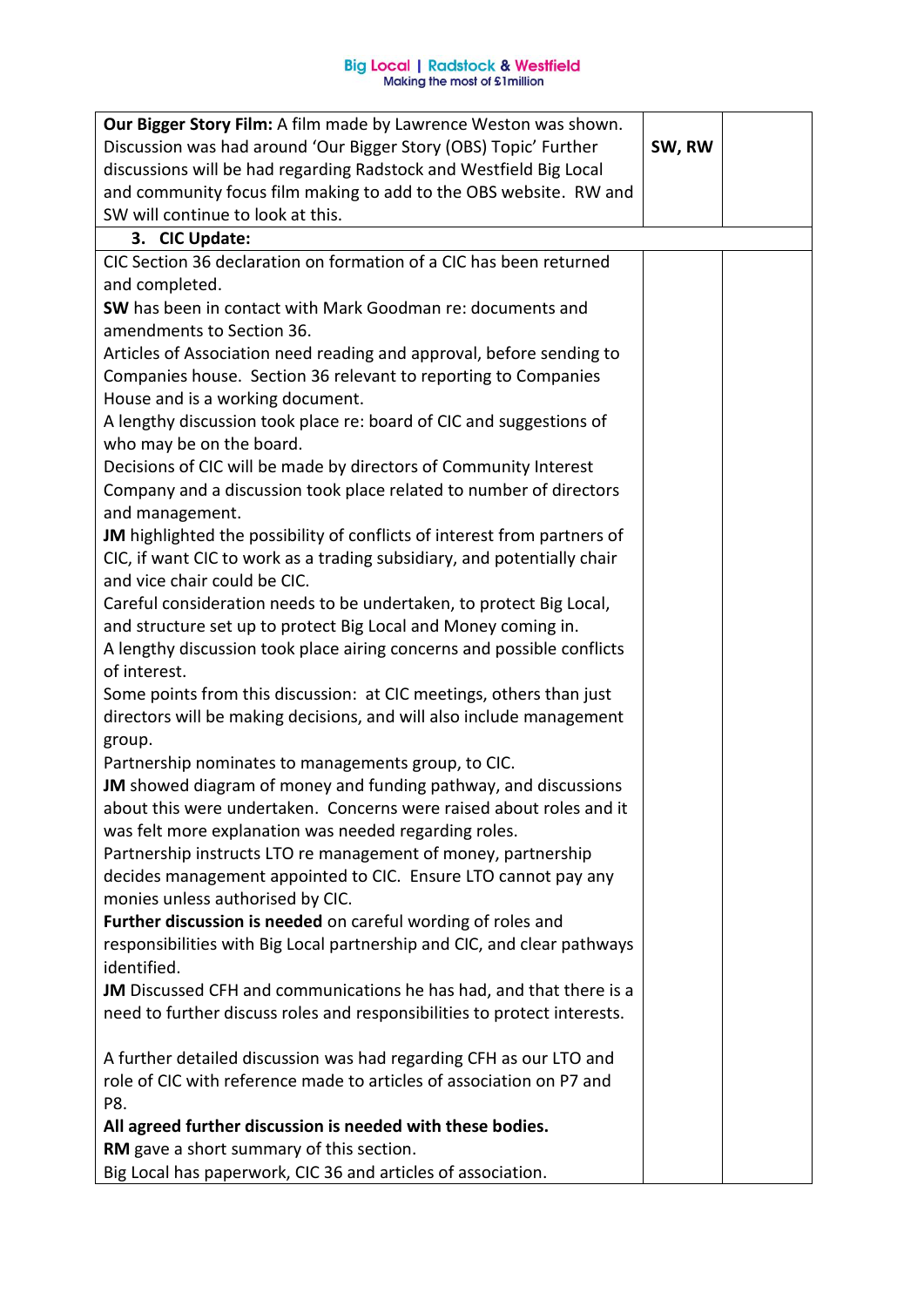| Agreed appointment of directors is directly from partnership.                                                                              |     |  |
|--------------------------------------------------------------------------------------------------------------------------------------------|-----|--|
| Accept LTO will have 2 nominations to be approved from partnership,                                                                        |     |  |
| which will cease if no longer LTO.                                                                                                         |     |  |
| There will be 3 initial directors RH, RM and MM from Big Local                                                                             |     |  |
| Agreed – RM, JD, MM, RhM, KT,                                                                                                              |     |  |
| <b>Against - RH</b>                                                                                                                        |     |  |
|                                                                                                                                            |     |  |
| 4. LTO Update:                                                                                                                             |     |  |
| RH gave feedback. Will talk to CFH and clarify requirements and                                                                            |     |  |
| discuss amendments.                                                                                                                        |     |  |
| 2 directors from CFH                                                                                                                       |     |  |
| 3 management members                                                                                                                       |     |  |
| 5. Big Fund:                                                                                                                               |     |  |
| SW discussed Radstock Town Council application for £1,750 towards                                                                          |     |  |
| the creation of a community orchard.                                                                                                       |     |  |
| Recommendation from ODD this is a good idea and suggested spread                                                                           |     |  |
| wider to include Westfield                                                                                                                 |     |  |
| Agreed - JD, RhM, RH, MM, RM,                                                                                                              |     |  |
| Abstain - KT declared interest as Radstock Town councillor.                                                                                |     |  |
| 6. Sugar Smart Fund update:                                                                                                                |     |  |
| SW urged all to complete questionnaire online.                                                                                             |     |  |
| This is a 2 year project.                                                                                                                  |     |  |
| $30th$ Oct to 7 <sup>th</sup> Nov is sugar awareness week                                                                                  |     |  |
| 21 <sup>st</sup> October Bath City Football club event SW is doing the human fruit                                                         |     |  |
| machine.                                                                                                                                   |     |  |
| Website to be updated regularly.                                                                                                           |     |  |
| There is £2000 to spend locally to promote Sugar Smart.                                                                                    |     |  |
| 7. Finances update:                                                                                                                        |     |  |
| Chart included in management pack for discussion.                                                                                          |     |  |
| £53,000 is the current estimated under spent for this financial year,                                                                      |     |  |
| therefore second payment from Local Trust currently not required -                                                                         |     |  |
| To keep LT up to date with progress.                                                                                                       |     |  |
| Item noted and agreed.                                                                                                                     |     |  |
| 8. Radstock Town Council update:                                                                                                           |     |  |
| Hub- Request was made that SW & RW be available to be part of the<br>6 day opening of facility. To continue the possibility of having desk |     |  |
| space in Hub during week, if finances indicate cost effectiveness.                                                                         |     |  |
| ODD have rejected Saturday opening.                                                                                                        |     |  |
|                                                                                                                                            |     |  |
| 9. Westfield Parish Council update:                                                                                                        |     |  |
| <b>Community sport facility - RM outlined the details and difficulties.</b>                                                                |     |  |
| Discussions are ongoing.                                                                                                                   |     |  |
|                                                                                                                                            |     |  |
| 10. AOB:                                                                                                                                   |     |  |
| SW we need a personal quote for Plan 2 considering 'how has the                                                                            | All |  |